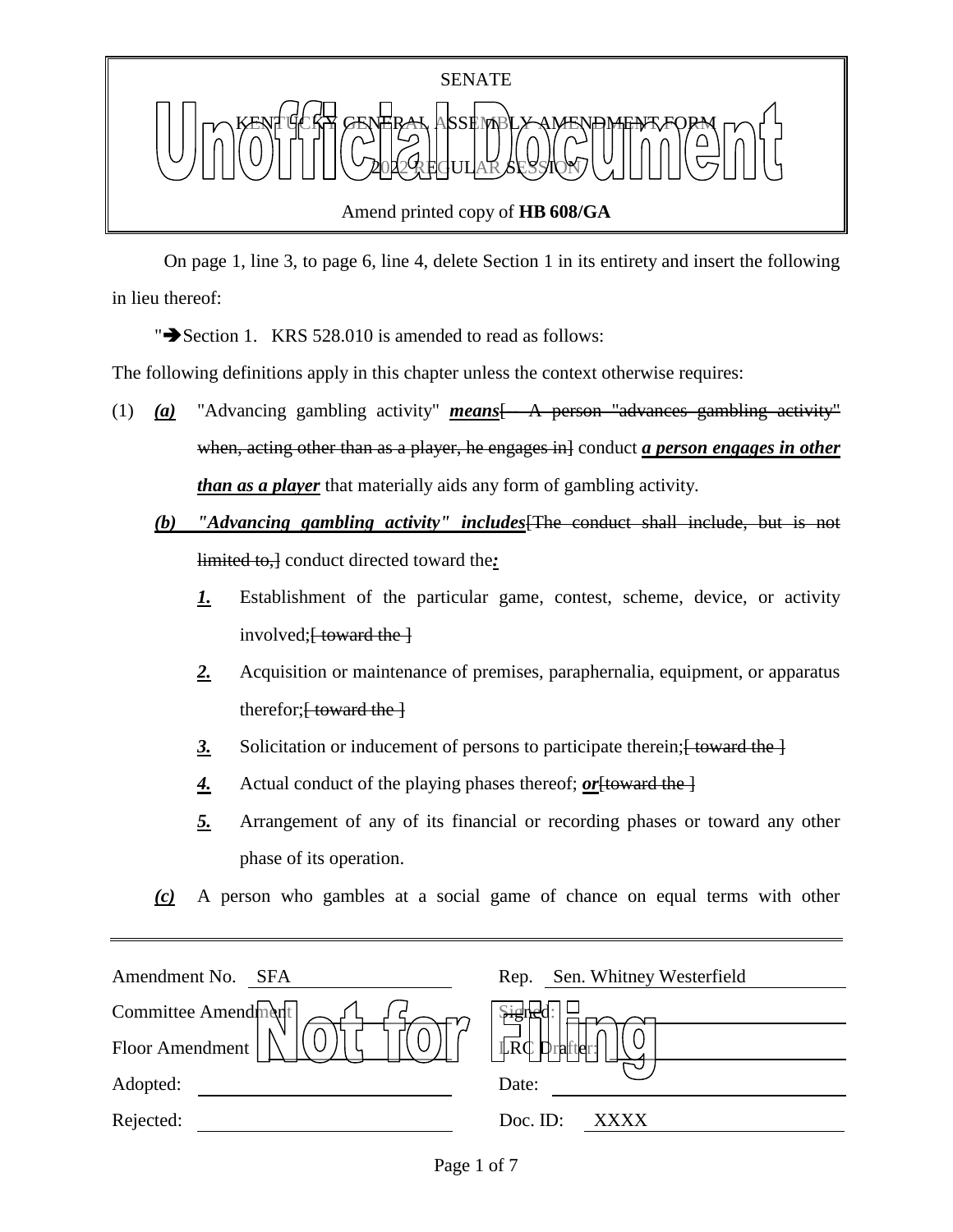## SENATE Rep. Sen. Whitney Westerfield  $2022$  REGULAR SESSION DOLLOURED DO COURT TO CHARLED.  $\chi_{\rm{H}}$ Amend printed copy of **HB 608/GA**

participants does not otherwise advance gambling activity by performing acts, without remuneration or fee, directed toward the arrangement or facilitation of the game*, such* as inviting persons to play, permitting the use of premises therefor*,* and supplying equipment used therein;

- (2) "Bookmaking" means advancing gambling activity by unlawfully accepting bets upon the outcome of future contingent events from members of the public as a business;
- (3) "Charitable gaming" means games of chance conducted by charitable organizations licensed and regulated under the provisions of KRS Chapter 238;
- (4) (a) "Gambling" means staking or risking something of value upon the outcome of a contest, game, gaming scheme, or gaming device which is based upon an element of chance, in accord with an agreement or understanding that someone will receive something of value in the event of a certain outcome. A contest or game in which eligibility to participate is determined by chance and the ultimate winner is determined by skill shall not be considered to be gambling*. "Gambling" includes playing or offering for play any skill game*.
	- (b) Gambling shall not mean charitable gaming which is licensed and regulated under the provisions of KRS Chapter 238;
- (5) *(a)* "Gambling device" means:
	- $1.$  [(a)] Any so-called slot machine or any other machine or mechanical device  $\frac{1}{2}$ essential part of which is a drum or reel with insignia thereon, and which when operated may deliver, as a result of the application of **any**[an] element of chance, any money or property, or by the operation of which a person may become entitled to receive, as the result of the application of *any*[an] element of chance, any money or property;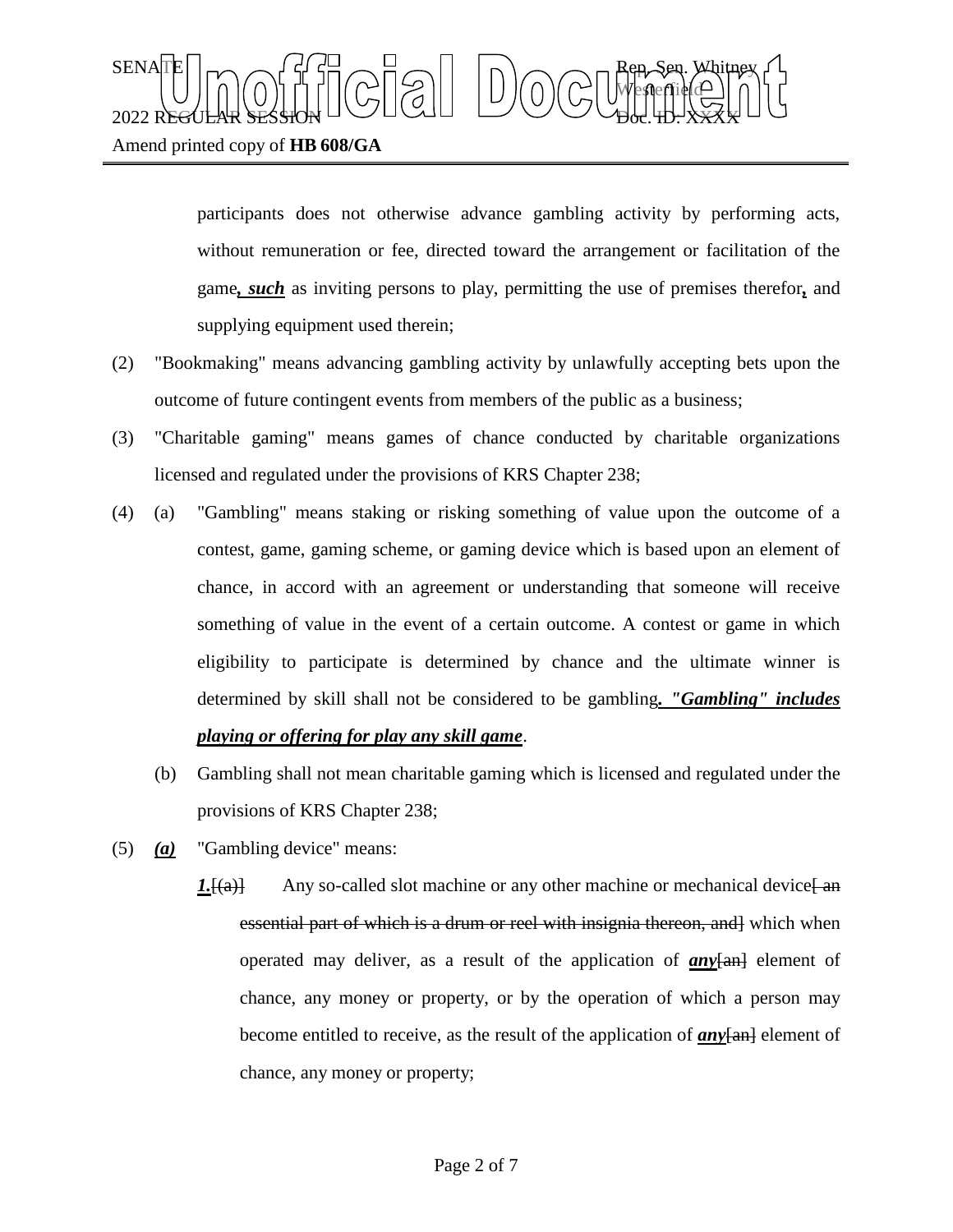

- 2.<del>[(b)]</del> Any mechanical or electronic device permanently located in a business establishment, including a private club, that is offered or made available to a person to play or participate in a simulated gambling program in return for direct or indirect consideration, including but not limited to consideration paid for Internet access or computer time, or a sweepstakes entry, which when operated may deliver as a result of the application of *any*[an] element of chance, *regardless of whether the result is also partially or predominantly based on skill,* any money or property, or by the operation of which a person may become entitled to receive, as the result of the application of  $any$  $[an]$  element of chance, *regardless of whether the result is also partially or predominantly based on skill*, any money or property;  $\left\{ \frac{\partial}{\partial x} \right\}$
- *3.*[(c)] Any other machine or any mechanical or other device, including but not limited to roulette wheels, gambling tables*,* and similar devices, designed and manufactured primarily for use in connection with gambling and which when operated may deliver, as the result of the application of  $any$  $\frac{1}{\tan \theta}$  element of chance, any money or property, or by the operation of which a person may become entitled to receive, as the result of the application of **any**[an] element of chance, any money or property; *or*

## *4. A skill game.*

- *(b)*[(d)] [But, ]The following shall not be considered gambling devices within this definition:
	- 1. Devices dispensing or selling combination or French pools on licensed, regular racetracks during races on said tracks;
	- 2. Devices dispensing or selling combination or French pools on historical races at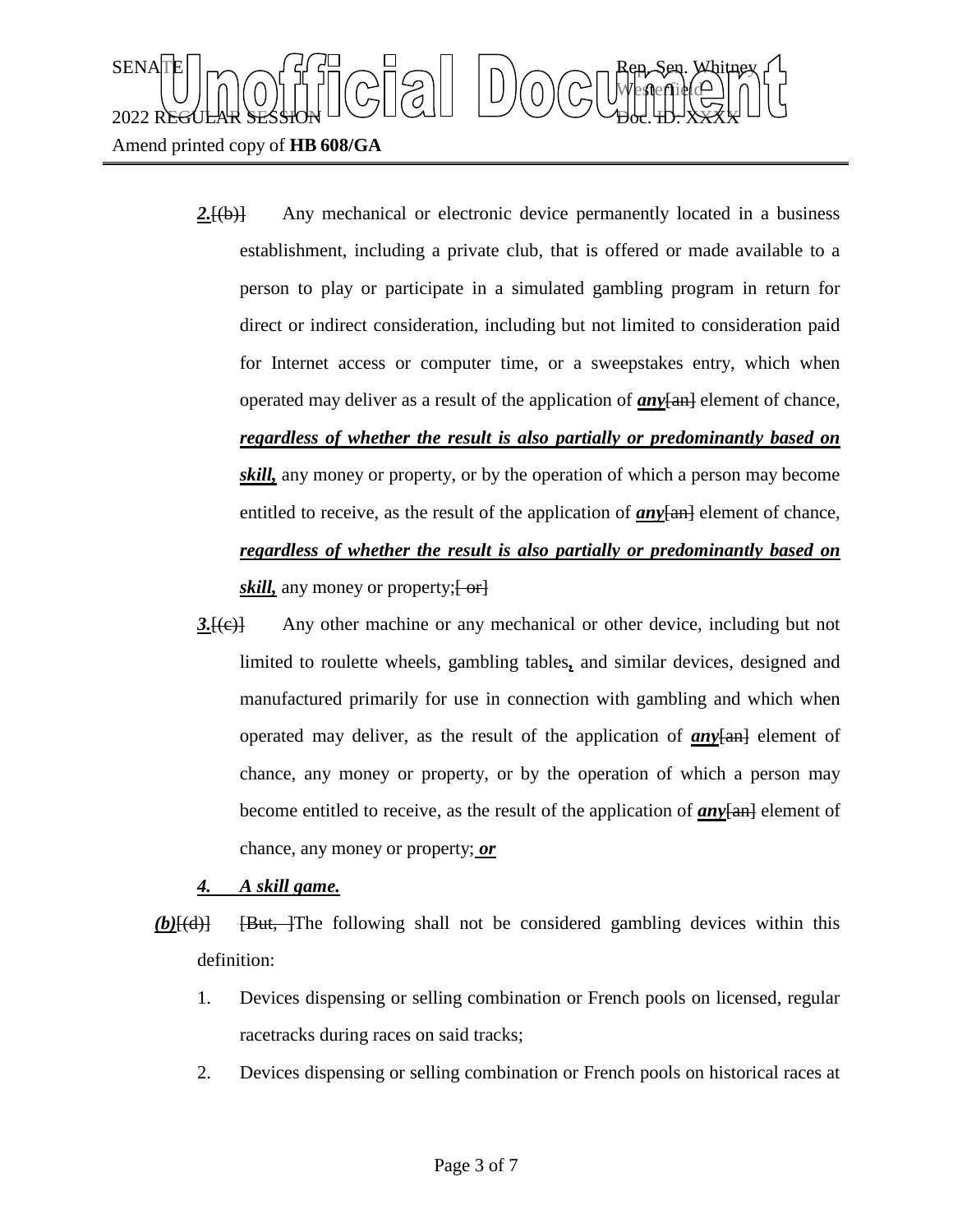

licensed, regular racetracks as lawfully authorized by the Kentucky Horse Racing Commission;

- 3. Electro-mechanical pinball machines specially designed, constructed, set up, and kept to be played for amusement only. Any pinball machine shall be made to receive and react only to the deposit of coins during the course of a game. The ultimate and only award given directly or indirectly to any player for the attainment of a winning score or combination on any pinball machine shall be the right to play one (1) or more additional games immediately on the same device at no further cost. The maximum number of free games that can be won, registered, or accumulated at one (1) time in operation of any pinball machine shall not exceed thirty (30) free games. Any pinball machine shall be made to discharge accumulated free games only by reactivating the playing mechanism once for each game released. Any pinball machine shall be made and kept with no meter or system to preserve a record of free games played, awarded, or discharged. Nonetheless, a pinball machine shall be a gambling device if a person gives or promises to give money, tokens, merchandise, premiums, or property of any kind for scores, combinations, or free games obtained in playing the pinball machine in which the person has an interest as owner, operator, keeper, or otherwise; [ or]
- 4. Devices used in the conduct of charitable gaming*; or*
- *5. Devices used in eSports competitions. For purposes of this subparagraph, "eSports competition" means a competition involving video games, including first-person shooters, real-time strategy games, and multiplayer online battle arenas in which:*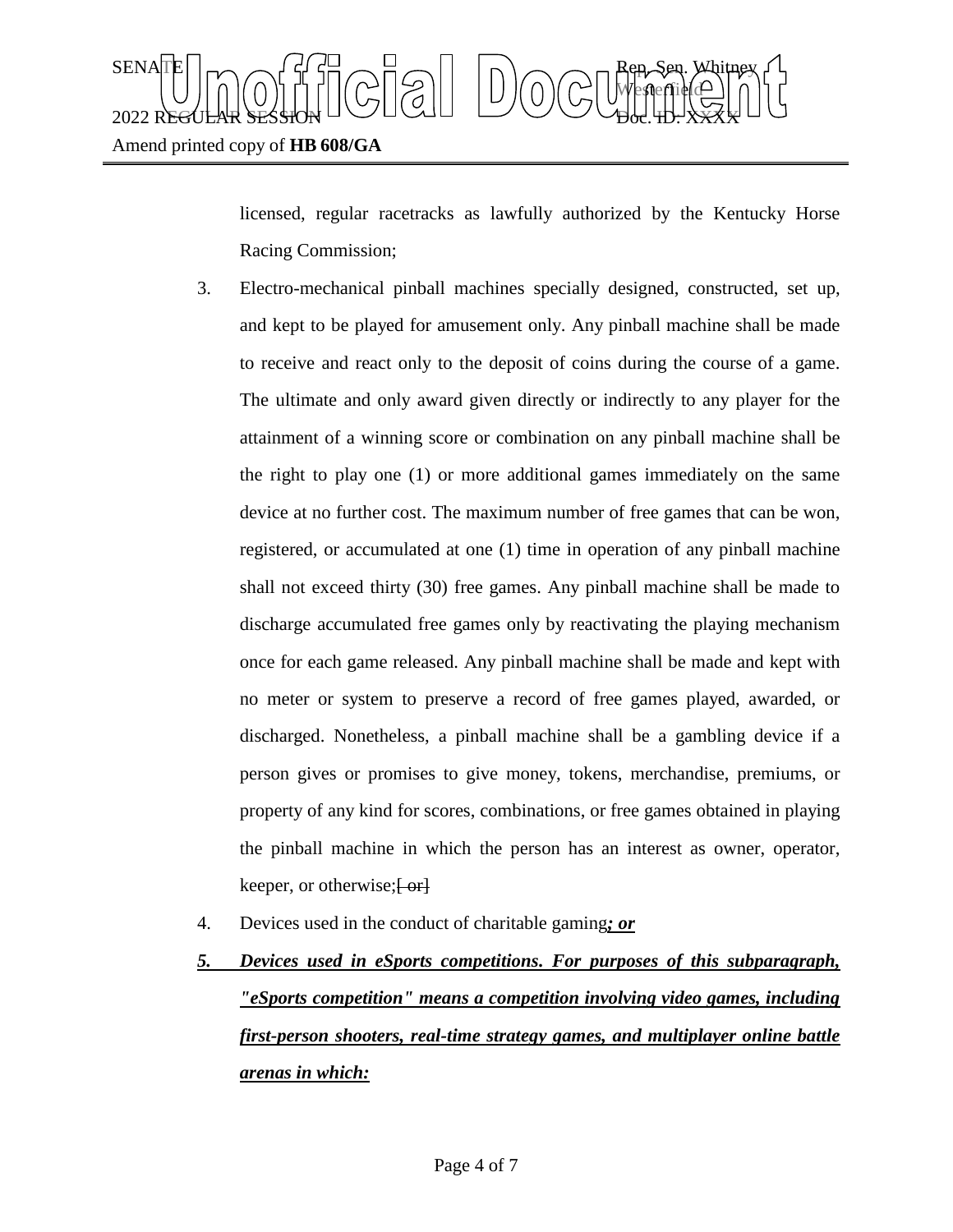SENATE Rep. Sen. Whitney Westerfield  $2022$  REGULAR SESSION DOLLOURED DO COURT TO CHARLED.  $\chi_{\rm{H}}$ Amend printed copy of **HB 608/GA**

## *a. Players compete against each other; and*

- *b. The dominant element determining the results is the relative skill of the players*;
- (6) "Lottery and gift enterprise" means:
	- (a) A gambling scheme in which:
		- 1. The players pay or agree to pay something of value for chances, represented and differentiated by numbers or by combinations of numbers or by some other media, one (1) or more of which are to be designated the winning ones; and
		- 2. The ultimate winner is to be determined by a drawing or by some other method based upon the element of chance; and
		- 3. The holders of the winning chances are to receive something of value; and
	- (b) A gift enterprise or referral sales plan which meets the elements of a lottery listed in paragraph (a) of this subsection is to be considered a lottery under this chapter;
- (7) "Mutuel" or "the numbers games" means a form of lottery in which the winning chances or plays are not determined upon the basis of a drawing or other act on the part of persons conducting or connected with the scheme, but upon the basis of the outcome or outcomes of a future contingent event or events otherwise unrelated to the particular scheme;
- (8) "Player" means a person who engages in any form of gambling solely as a contestant or bettor, without receiving or becoming entitled to receive any profit therefrom other than personal gambling winnings, and without otherwise rendering any material assistance to the establishment, conduct, or operation of the particular gambling activity. A person who engages in "bookmaking" as defined in subsection (2) of this section is not a "player." The status of a "player" shall be a defense to any prosecution under this chapter;
- (9) "Profiting from gambling activity" *means* [- A person "profits from gambling activity"]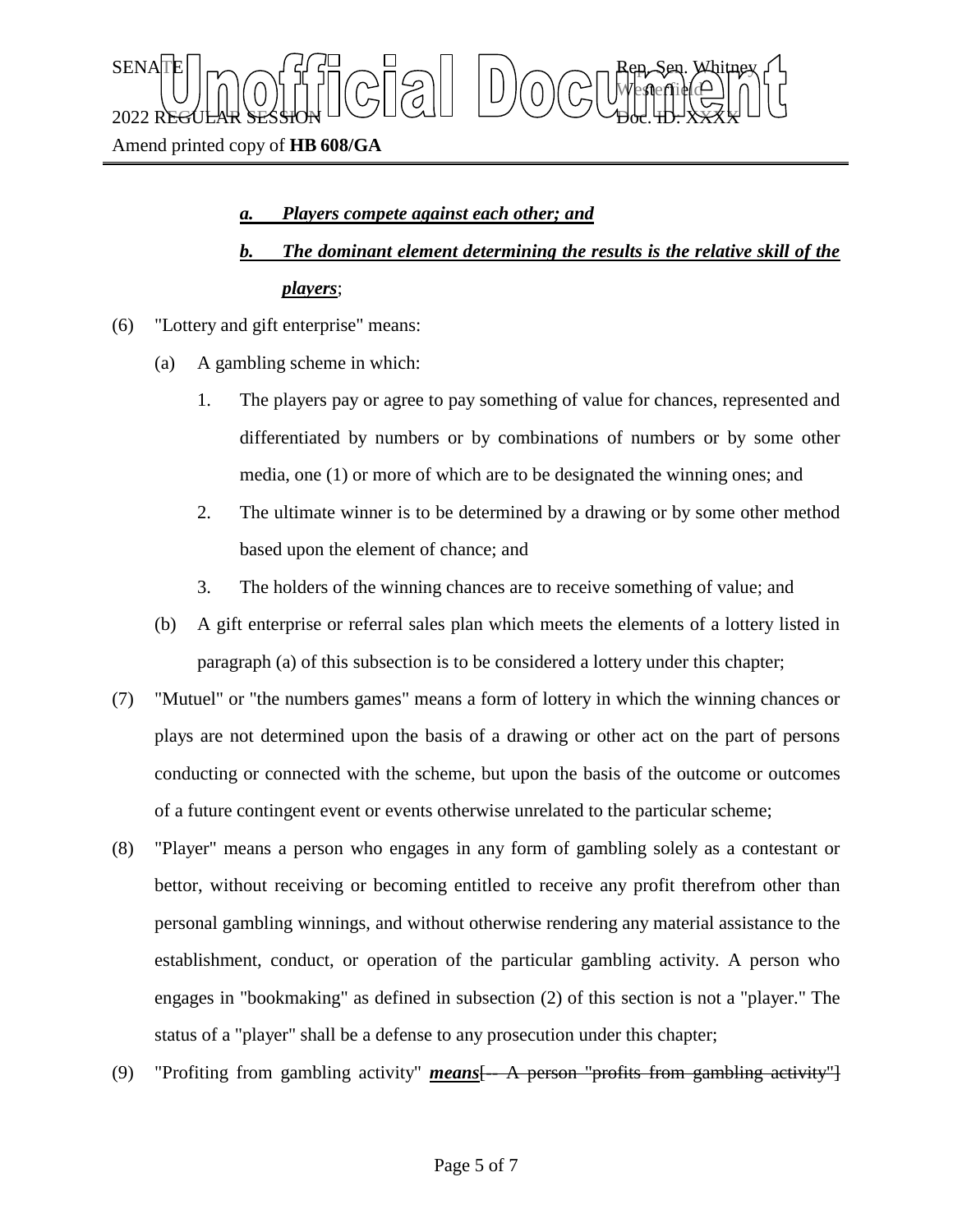

Amend printed copy of **HB 608/GA**

when, other than as a player, *the person* [he] accepts or receives or agrees to accept or receive money or other property pursuant to an agreement or understanding with any *other* person whereby *the person*[he] participates or is to participate in the proceeds of gambling activity;

- (10) "Simulated gambling program" means any method intended to be used by a person playing, participating, or interacting with an electronic device that may, through the application of *any*[an] element of chance, either deliver money or property or an entitlement to receive money or property; [ and]
- *(11) "Skill" means the knowledge, dexterity, or any other ability or expertise of a natural person;*
- *(12) (a) "Skill game" means an electronic, computerized, mechanical contrivance, terminal, machine, or other device that requires the direct or indirect payment of consideration.* 
	- *1. A skill game includes and shall not be limited to the insertion of a coin, currency, ticket, token, or similar object, or by depositing funds with the operator or owner of the device, to operate, play, or activate a game.*
	- *2. The outcome of a skill game shall be determined by any element of skill of the player. Whether the payoff is made automatically from the device or manually, the outcome may deliver or entitle the person playing or operating the device to receive:*
		- *a. Cash;*
		- *b. Cash equivalents;*
		- *c. Gift cards; or*
		- *d. Vouchers, tickets, tokens, or electronic credits to be exchanged for cash*